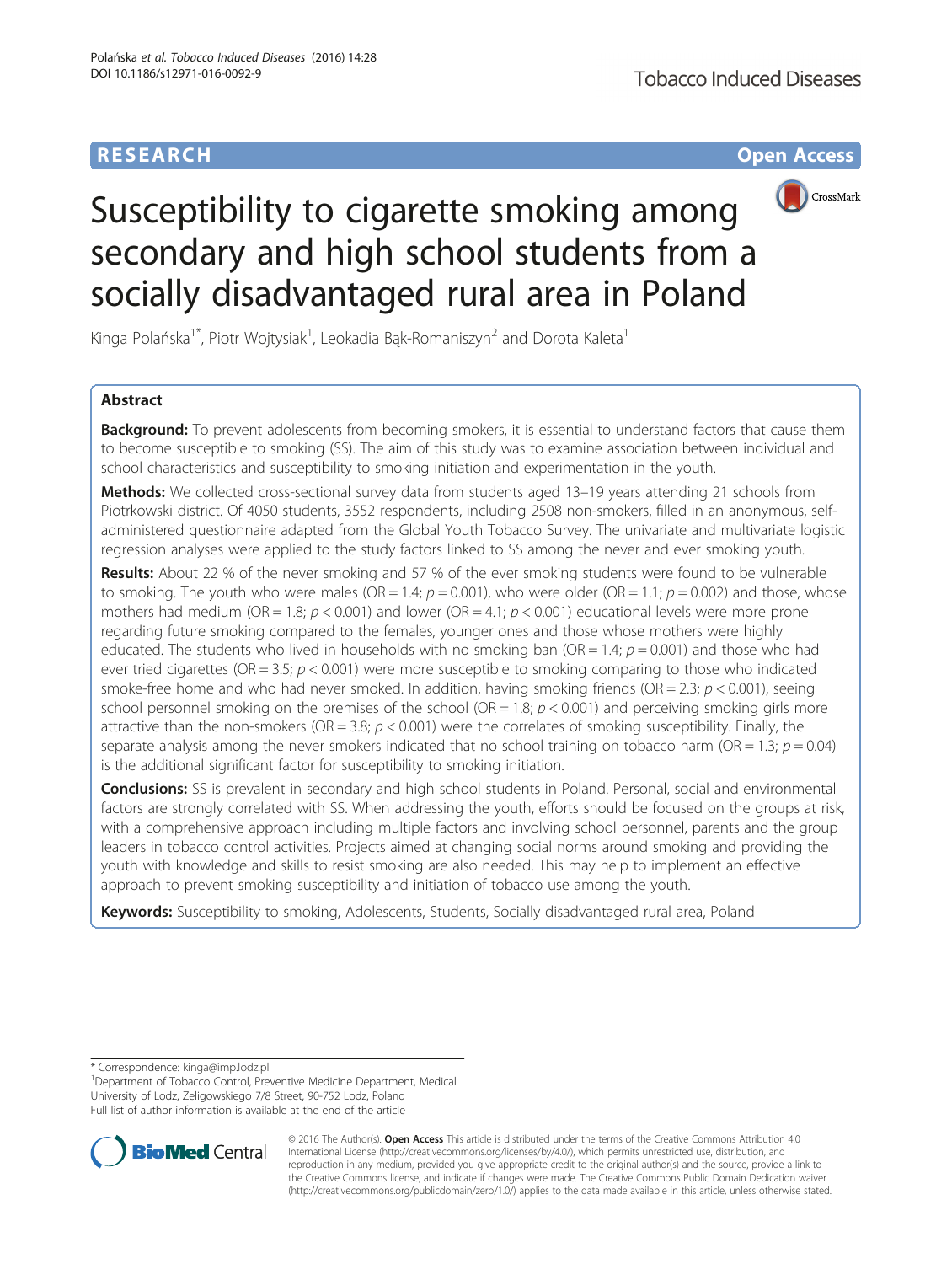# Background

Most of the burden of disease attributable to smoking occurs among adults. However, the problem originates in the teenage years when the majority of smokers have their first experience with cigarettes. The existing data indicate that 88 % of adult smokers start smoking before the age of 18 [[1](#page-9-0)]. Simultaneously, those who did not smoke during adolescence are less likely to start smoking later in their life. It is also worth noting that people who started smoking in younger age usually smoke more cigarettes per day, are more strongly addicted to nicotine and are less likely to attempt to quit smoking or if they do so, they have less chance to quit comparing to those who start smoking as adults [[2\]](#page-9-0). Studies have also shown that adolescents who smoke are more prone to additional risky behaviors including the use of alcohol, cannabis and other illicit drugs [[3\]](#page-9-0).

Data from The Health Behavior in School-aged Children (HBSC) study, indicate that in Europe, in many countries, every third person aged 13 or younger has been through tobacco initiation [\[4](#page-9-0)]. When comparing data from a survey conducted in Poland in 2009/2010 and 2013/2014 a decrease in the percentage of 15-yearold boys who reported their first cigarette at the age of 13 or younger has been observed (from 30 to 26 %) [[4, 5](#page-9-0)]. At the same time, an opposite trend has been noted among girls (an increase from 20 to 22 %). A belief that smoking helps maintain a slim silhouette, fashion, marketing of tobacco companies addressed to females and a positive image of tobacco smoking in the media all constitute factors that significantly contribute to the reduction of age at the moment of tobacco initiation among girls population in Poland [\[6](#page-10-0)].

It should be underlined that cigarette smoking is a learned behavior, which passes through various stages namely: preparation, initiation, experimentation, regular and long-term smoking and addiction [\[7](#page-10-0)]. Susceptibility to smoking defined as lack of a firm commitment not to smoke is, therefore, useful for predicting which young people may become smokers. The susceptible youth are more likely to experiment with tobacco and to become regular smokers than the non-susceptible youth [\[8\]](#page-10-0). According to the existing data considering smoking, susceptibility has been shown to be modifiable through interventions [[9\]](#page-10-0). Taking this into consideration when addressing the youth, efforts should either prevent target groups of non–smokers from becoming susceptible to smoking or prevent susceptible adolescents from progressing to regular smokers.

A growing literature has documented various factors that influence susceptibility to smoking such as: individual characteristics (e.g. age, gender), immediate social environment (e.g. friends and family) and broader social environment (e.g. school) [\[10](#page-10-0)–[16\]](#page-10-0). Nevertheless, there is still a need to extend knowledge on this topic. Monitoring the prevalence and identification of smoking susceptible individuals will allow development of preventive measures to be taken to reduce smoking initiation among young people and consequently to reduce smoking prevalence. Evidence of prevalence and factors associated with the youth smoking susceptibility, although crucial for developing and implementing effective tobacco control strategies, is limited in Poland, especially in relation to a rural population.

Thus, the aim of this study was to examine the association between individual and school characteristics and smoking susceptibility in the non-currently smoking youth.

#### **Methods**

## Study design and population

During the period from November 2014 and May 2015 a cross-sectional study was conducted among secondary and high school students from Piotrkowski district (aged 13–19 years), which is a socially disadvantaged rural area in central Poland (Lodzkie voivodeship). In accordance with the state of 31.12.2013, on the premises of the district there were 91,618 residents. More than 90 % of the residents of the district were people who lived in a rural area (villages with fewer than 10, 000 residents). Results of the analysis conducted in 2012 by the United Nations Development Programme, placed Piotrkowski district among 30 districts, of all 314 that exist in Poland, with the lowest indicators of social development. Local Human Development Index covering three indicators: Health Index, Education Index, Welfare Index was 25.97 (including Health Index HI = 26.50), whereas the discussed indicators for Lodzkie voivodeship were, respectively: 39.28 and 31.48 [[17](#page-10-0)]. The above data indicate a low level of socio-economic development of Piotrkowski district.

Before the study commenced, approvals of the Education Management Centre in Piotrkowski district and of directors of educational institutions where the research was to be carried out were obtained. All of the 16 secondary and 5 high schools in Piotrkowski district were invited to participate in the project and all of them agreed to being involved in the study.

In total, 4050 students were invited to participate. Of this group, the filled in questionnaires were returned by 3552 respondents (88 %). The characteristics of the sample is provided in supplementary materials (Additional file [1](#page-9-0): Table S1). As the aim of the study was to assess the patterns of smoking susceptibility, current smokers defined as the students who had smoked at least once in the past 30 days were excluded from the analysis. The participants were also excluded due to missing data. Finally, the study population consisted of 2508 students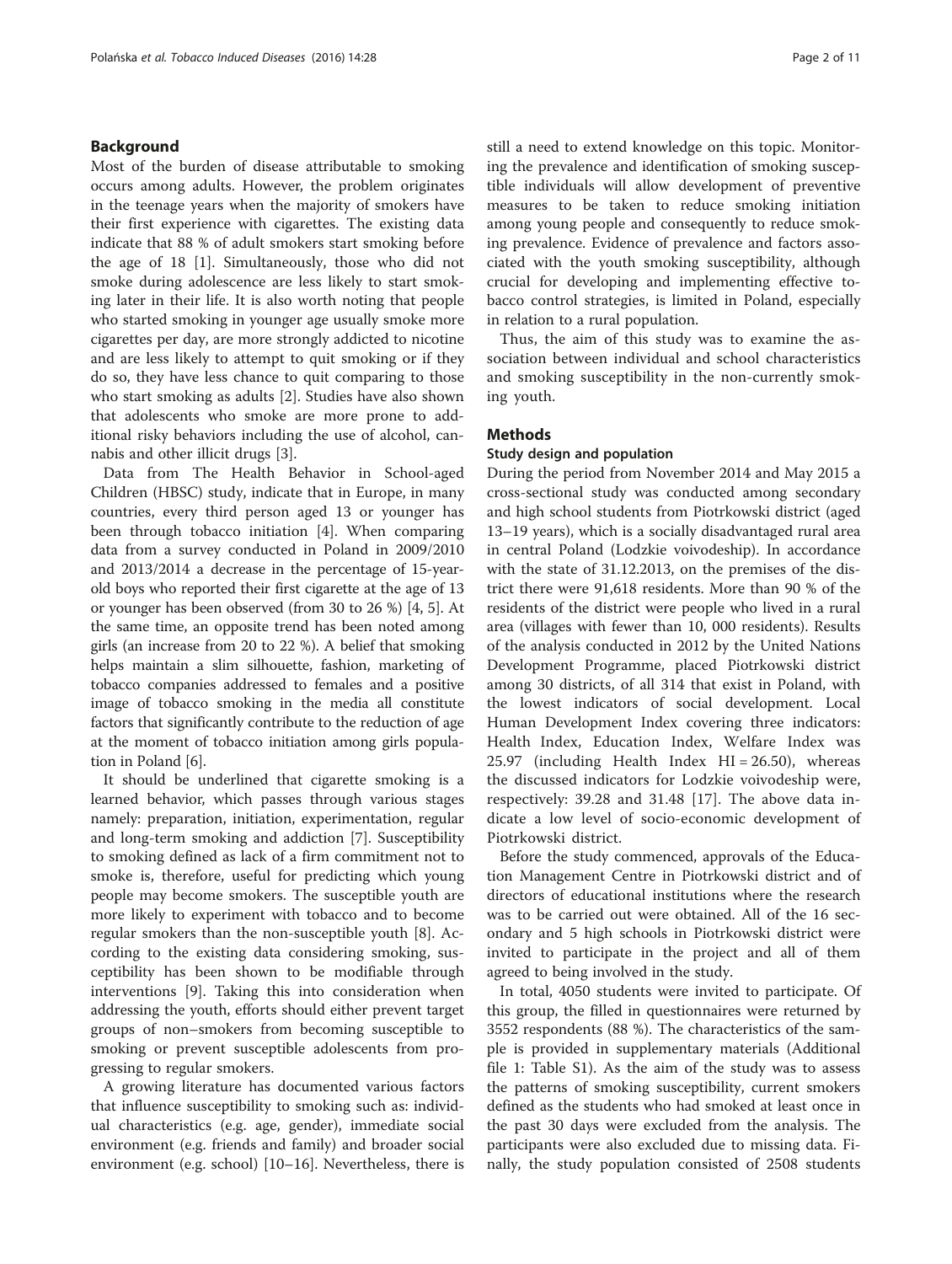including 1425 never smokers (these who had never tried smoking in their lifetime) and 1083 ever smokers (these who had ever smoked even once one or two puffs in the past).

The study obtained a positive opinion from the Bioethics Committee of Medical University in Lodz [decision number: RNN/730/14/KB]. A written informed consent was obtained from all the participants aged 18 or above or from parents/legal guardians of the under aged respondents.

#### Questionnaire and study measures

An anonymous, self-administrated questionnaire filled in by the students during regular classes, consisted of 84 questions, including core questions from the original Global Youth Tobacco Survey (GYTS) questionnaire, and additional country-specific questions (that mostly focused on the legislation and its enforcement in Poland).

The measure of susceptibility to smoking was adopted from Pierce et al. (1996), which consisted of two questions: 1) "If one of your friends offered you a cigarette, would you smoke it?", 2) "At any time during the next twelve months, do you think you will smoke a cigarette?" [[8\]](#page-10-0). The students who answered definitely not to both questions were coded as non-susceptible and all other were considered as susceptible to smoking.

Independent variables included the following sociodemographic data: gender, age, school grade and parental education (high: over 12 years of education (university degree), medium: 9–12 years of education (secondary school), low: 9 years or less (primary/vocational school)). The question on parents' smoking was asked separately, and the students were categorized as children of neither smokers vs. children of one or both parents being smokers. The friends' smoking status was assessed based on the following question "Do any of your closest friends smoke tobacco?" with possible answers: a) non, b) some of them, c) most of them or d) all of them (with b, c and d combined in the current analysis into one category: have friends who smoke). The respondents were also asked about tobacco smoking ban at home as well as in their school, including enforcement of that regulations. Finally, their perception of smoking by friends and participation in a school training on tobacco harm were noted.

# Statistical analysis

The data were entered into Excel data analysis software on a daily basis by field investigators and submitted to a supervisor. Once the data collection process had been completed, 5 % of the records were randomly checked to confirm that they were clearly recorded, complete and consistent across the responses. Data set is provided in Additional file [2](#page-9-0). The univariate and

multivariate logistic regression analyses with the results being presented as odds ratios (OR) with 95 % confidence intervals (95 % CI) were applied to study factors linked to susceptibility to smoking among the youth. A separate analysis was additionally performed among the never and the ever smokers. In that perspective susceptibility has been used as a predictor for experimentation with cigarette smoking (the ever smokers) and smoking initiation (the never smokers). First, we ran the univariate logistic regression analyses with susceptibility to smoking as a dependent variable and demographic data, experiences as well as restrictions and attitudes towards tobacco as the independent variables. Variables with  $p$  values equal or less than 0.1 from the univariate analysis were included in the multivariate one. Next, the backward likelihood step-wise methods of logistic regression was performed to confirm the factors associated with susceptibility to smoking. The final model was checked for fitness using the Hosmer-Lemeshow goodness of fit test. A  $p$  value of less than 0.05 was considered statistically significant. The STATISTICA Windows XP version 10.0 program was used to carry out the statistical analysis.

### Results

Characteristics of the students included in the current analysis are summarized in Table [1](#page-3-0) and in the total sample in Additional file [1:](#page-9-0) Table S1. Boys represented 54 % of our study sample. Most of the respondents (79 %) were attending secondary schools. About 43 % of the youth indicated that they had ever tried smoking in their lifetime. Similar percentage indicated at least one parent smoking, and more that 75 % had friends who smoke.

In our study population 37 % of the non-currently smoking students were found to be susceptible to smoking including 41 % among boys and 32 % among girls. Higher percentage of the smoking susceptible youth was observed among older students (47 % among 19-yearold people comparing to 31 % among 13-year-old ones). The students whose parents had the highest educational level were less susceptible to smoking than those whose parents were in the lowest educational level category (for mothers 18 % vs. 49 %; for fathers 29 % vs. 41 %). A higher percentage of the young people who were susceptible to smoking was observed among the ever than the never smokers (57 % vs. 22 %).

In the group of the youth, whose parents and friends smoked tobacco, those susceptible to smoking were found more frequently than in the group with nonsmoking relatives. A similar pattern was noted for the smoking ban at home (in the group of the students who indicated existence of such a regulation, the percentage of susceptible to smoking young people was lower than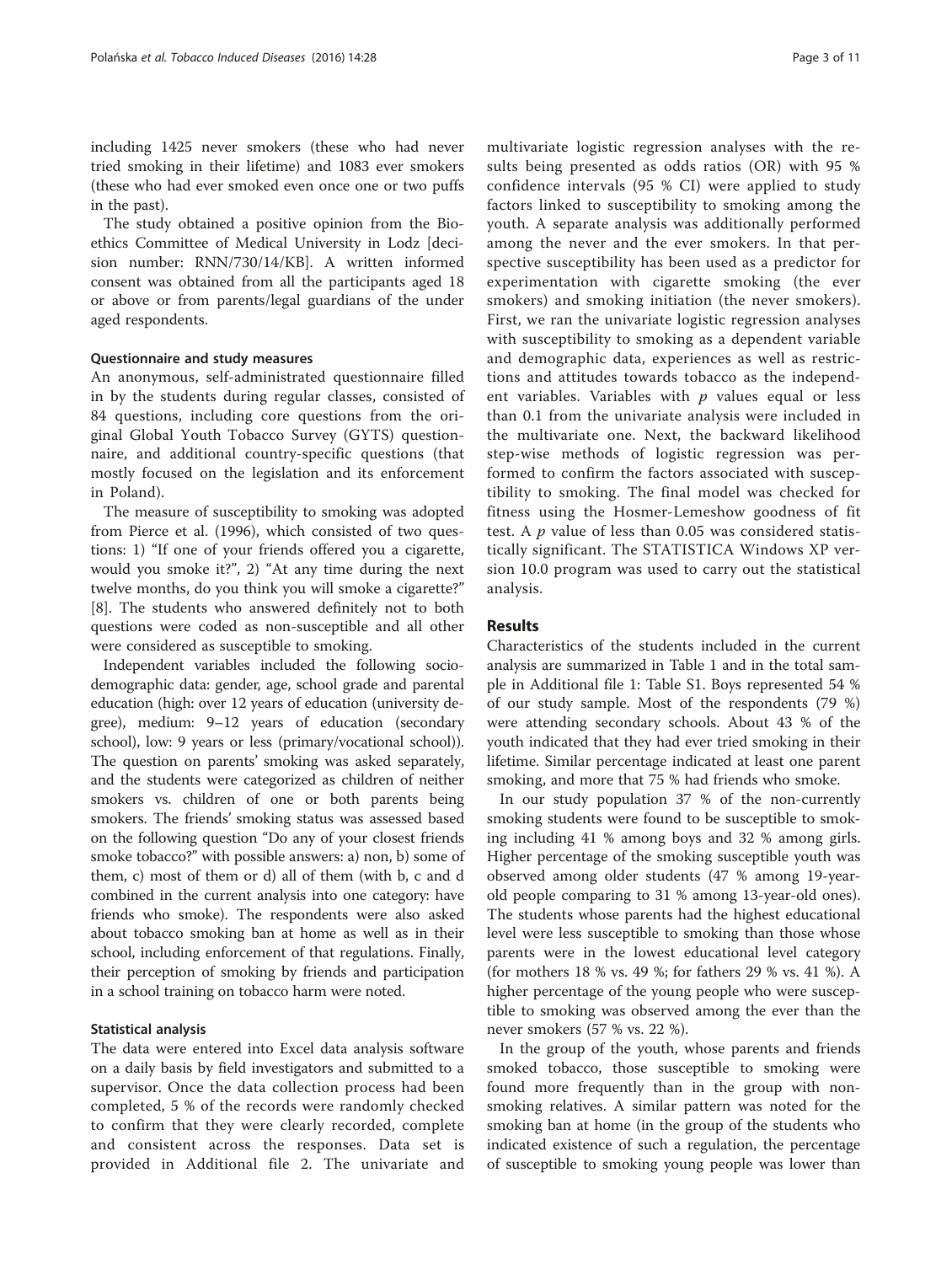| Characteristic                                               | Total            |         |                  | Susceptible to smoking |                  | Non-susceptible to smoking |
|--------------------------------------------------------------|------------------|---------|------------------|------------------------|------------------|----------------------------|
|                                                              | $N = 2508$       |         | $n = 925$        |                        | $n = 1583$       |                            |
|                                                              | $\boldsymbol{n}$ | $\%$    | $\boldsymbol{n}$ | $\%$                   | $\boldsymbol{n}$ | $\%$                       |
| Gender                                                       |                  |         |                  |                        |                  |                            |
| Male                                                         | 1361             | 54.3    | 556              | 40.8                   | 805              | 59.1                       |
| Female                                                       | 1147             | 45.7    | 369              | 32.2                   | 778              | 67.8                       |
| Age                                                          |                  |         |                  |                        |                  |                            |
| 13                                                           | 675              | 26.9    | 210              | 31.1                   | 465              | 68.9                       |
| 14                                                           | 685              | 27.3    | 241              | 35.2                   | 444              | 64.8                       |
| 15                                                           | 621              | 24.8    | 235              | 37.8                   | 386              | 62.2                       |
| 16                                                           | 144              | 5.7     | 68               | 47.2                   | 76               | 52.8                       |
| 17                                                           | 124              | 4.9     | 57               | 46.0                   | 67               | 54.0                       |
| 18                                                           | 109              | 4.4     | 43               | 39.4                   | 66               | 60.6                       |
| 19                                                           | 150              | $6.0\,$ | 71               | 47.3                   | 79               | 52.7                       |
| School grade                                                 |                  |         |                  |                        |                  |                            |
| 1st of secondary school                                      | 675              | 26.9    | 210              | 31.1                   | 465              | 68.9                       |
| 2nd of secondary school                                      | 685              | 27.3    | 241              | 35.2                   | 444              | 64.8                       |
| 3rd of secondary school                                      | 621              | 24.8    | 235              | 37.8                   | 386              | 62.2                       |
| 1st of high school                                           | 165              | 6.6     | 76               | 46.1                   | 89               | 53.9                       |
| 2nd of high school                                           | 138              | 5.5     | 59               | 43.7                   | 79               | 58.5                       |
| 3rd of high school                                           | 224              | 8.9     | 104              | 46.4                   | 120              | 53.6                       |
| Father's education                                           |                  |         |                  |                        |                  |                            |
| Low                                                          | 1484             | 59.2    | 614              | 41.4                   | 870              | 58.6                       |
| Medium                                                       | 599              | 23.9    | 187              | 312                    | 412              | 68.8                       |
| High                                                         | 425              | 16.9    | 124              | 29.2                   | 301              | 70.8                       |
| Mother's education                                           |                  |         |                  |                        |                  |                            |
| Low                                                          | 1107             | 44.1    | 539              | 48.7                   | 568              | 51.3                       |
| Medium                                                       | 688              | 27.4    | 256              | 37.2                   | 432              | 62.8                       |
| High                                                         | 713              | 28.4    | 130              | 18.2                   | 583              | 81.8                       |
| Smoking experience                                           |                  |         |                  |                        |                  |                            |
| Ever smoker                                                  | 1083             | 43.2    | 616              | 56.9                   | 467              | 43.1                       |
| Never smoker                                                 | 1425             | 56.8    | 309              | 21.7                   | 1116             | 78.3                       |
| Parental smoking                                             |                  |         |                  |                        |                  |                            |
| None                                                         | 1447             | 57.7    | 475              | 32.8                   | 972              | 67.2                       |
| One or both parents                                          | 1061             | 42.3    | 450              | 42.4                   | 611              | 57.6                       |
| Friends' smoking status                                      |                  |         |                  |                        |                  |                            |
| Don't have friends who smoke                                 | 604              | 24.1    | 112              | 18.5                   | 492              | 81.5                       |
| Some friends smoke                                           | 1368             | 54.8    | 531              | 38.8                   | 837              | 61.2                       |
| Most of the friends or all of them smoke                     | 536              | 21.4    | 282              | 52.6                   | 254              | 47.4                       |
| Seen people using tobacco when watched TV, videos, or movies |                  |         |                  |                        |                  |                            |
| Yes                                                          | 2184             | 87.1    | 807              | 36.9                   | 1377             | 63.1                       |
| No                                                           | 324              | 21.9    | 118              | 36.4                   | 206              | 63.6                       |
| Smoking ban at home                                          |                  |         |                  |                        |                  |                            |
| Yes                                                          | 1090             | 43.5    | 313              | 28.7                   | 777              | 71.3                       |
| $\rm No$                                                     | 1418             | 56.5    | 612              | 43.2                   | 806              | 56.8                       |

<span id="page-3-0"></span>Table 1 Prevalence of susceptibility to smoking among the secondary and high school students from Piotrkowski district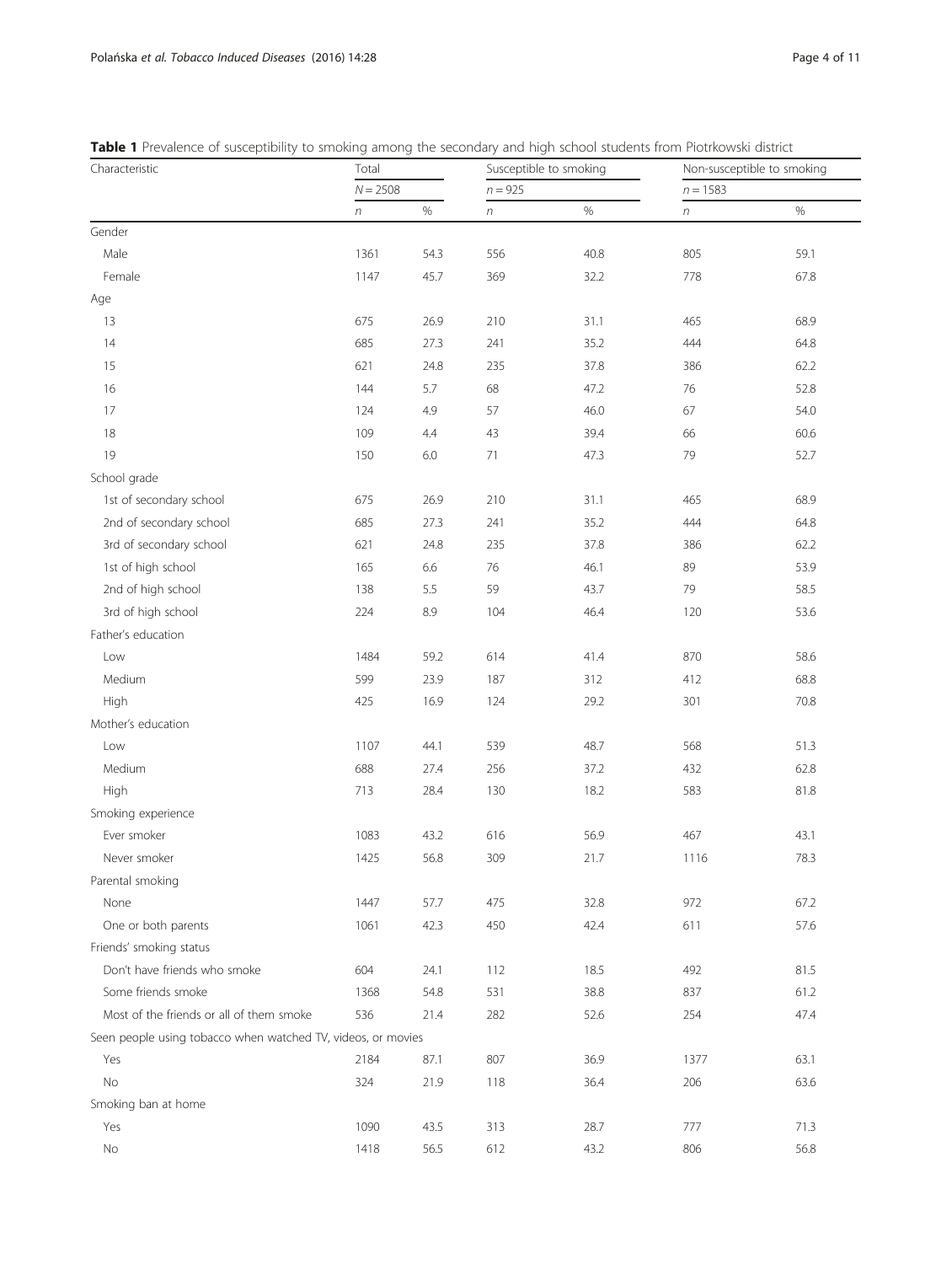| Smoke free school                                         |      |      |     |      |      |      |
|-----------------------------------------------------------|------|------|-----|------|------|------|
| Yes                                                       | 1613 | 64.3 | 586 | 36.3 | 1027 | 63.7 |
| No                                                        | 895  | 35.7 | 339 | 37.9 | 556  | 62.1 |
| Ever seen friend smoking on the school premises           |      |      |     |      |      |      |
| Yes                                                       | 2262 | 90.2 | 856 | 37.8 | 1406 | 62.2 |
| No                                                        | 246  | 9.8  | 69  | 28.1 | 177  | 71.9 |
| Ever seen school personnel smoking on the school premises |      |      |     |      |      |      |
| Yes                                                       | 1908 | 76.1 | 768 | 40.3 | 1140 | 59.7 |
| No                                                        | 600  | 23.9 | 157 | 26.2 | 443  | 73.8 |
| School training on tobacco harm                           |      |      |     |      |      |      |
| Yes                                                       | 1249 | 49.8 | 392 | 31.4 | 857  | 68.6 |
| No                                                        | 1259 | 50.2 | 533 | 42.3 | 726  | 57.7 |
| Boys who smoke are more or less attractive                |      |      |     |      |      |      |
| Less attractive or no difference                          | 2420 | 96.5 | 875 | 36.2 | 1545 | 63.8 |
| More attractive                                           | 88   | 3.5  | 50  | 56.8 | 38   | 43.2 |
| Girls who smoke are more or less attractive               |      |      |     |      |      |      |
| Less attractive or no difference                          | 2389 | 95.3 | 836 | 35.0 | 1553 | 65.0 |
| More attractive                                           | 119  | 4.7  | 89  | 74.8 | 30   | 25.1 |

Table 1 Prevalence of susceptibility to smoking among the secondary and high school students from Piotrkowski district (Continued)

that in the group who declared that they did not have such restrictions at home: 29 % vs. 43 %). Such differences were not observed when considering smoke free school regulations. Among the students who had seen friend or school personnel smoking on the school premises, the percentage of teenagers susceptible to smoking was higher (38 and 40 % respectively) than among those who had never seen people smoking in school or on the premises of the school (28 and 26 %). Similarly, the youth who thought that those who smoke are more attractive, seemed to be susceptible to smoking more frequently than those who did not share that opinion.

The univariate analysis indicated that male gender, older age and having parents with a lower educational level lead to a higher risk of susceptibility to smoking (gender: OR = 1.5,  $p < 0.001$ ; age: OR = 1.2;  $p < 0.001$ ; mother education:  $OR = 4.3$ ;  $p < 0.001$ ; father education: OR = 1.7;  $p < 0.001$ ) (Table [2](#page-5-0)). The youth were also more likely to be susceptible to smoking if they had ever tried cigarettes, and had at least one parent or a friend who smoked (OR = 4.8; OR = 1.5; OR = 3.3;  $p < 0.001$ , respectively). The students who had ever seen school personnel smoking on the school premises  $(OR = 1.9; p < 0.001)$ , those who indicated no classes on harmful effects of smoking (OR = 1.6;  $p < 0.001$ ) and those having perceptions that smoking teenagers are more attractive than the non-smokers (OR = 2.3 and OR = 5.5;  $p < 0.001$ ) were also more likely to be susceptible to smoking. The student's susceptibility to smoking was not significantly associated

with smoke free school regulations, seeing friends smoking on the school premises as well as people using tobacco in watched TV, videos or movies ( $p > 0.05$ ).

The further analysis using the multiple regression also provided consistent results (Table [2](#page-5-0)). The youth who were males (OR = 1.4;  $p = 0.001$ ) and the older ones (OR  $= 1.1$ ;  $p = 0.002$ ) were more likely to be susceptible to smoking as compared to the females and younger ones. The risk of smoking susceptibility was also higher for those whose mothers had medium (OR = 1.8;  $p < 0.001$ ) and lower (OR = 4.1;  $p < 0.001$ ) educational levels than in the group whose mothers were highly educated. The students who declared that there were no smoking bans at their home (OR = 1.4;  $p = 0.001$ ) and those who had ever tried cigarettes (OR = 3.5;  $p < 0.001$ ) were susceptible to smoking comparing to those who indicated smoke-free home and who had never smoked. Finally, having smoking friends (OR = 2.3;  $p < 0.001$ ), seeing school personnel smoking on the school premises  $(OR = 1.8; p < 0.001)$ and having perception that smoking girls are more attractive than the non-smokers (OR = 3.8;  $p < 0.001$ ) increased the risk of smoking susceptibility.

Finally, a stratify analysis has been performed based on ever smoking and never smoking categories (Tables [3](#page-7-0) and [4](#page-8-0) and Additional file [1:](#page-9-0) Table S2). Among the ever smokers 57 % and among the never smokers 22 % were susceptible to smoking. We found that students who were ever smokers and were boys (OR = 1.7;  $p <$ 0.001), had mothers with a lower educational level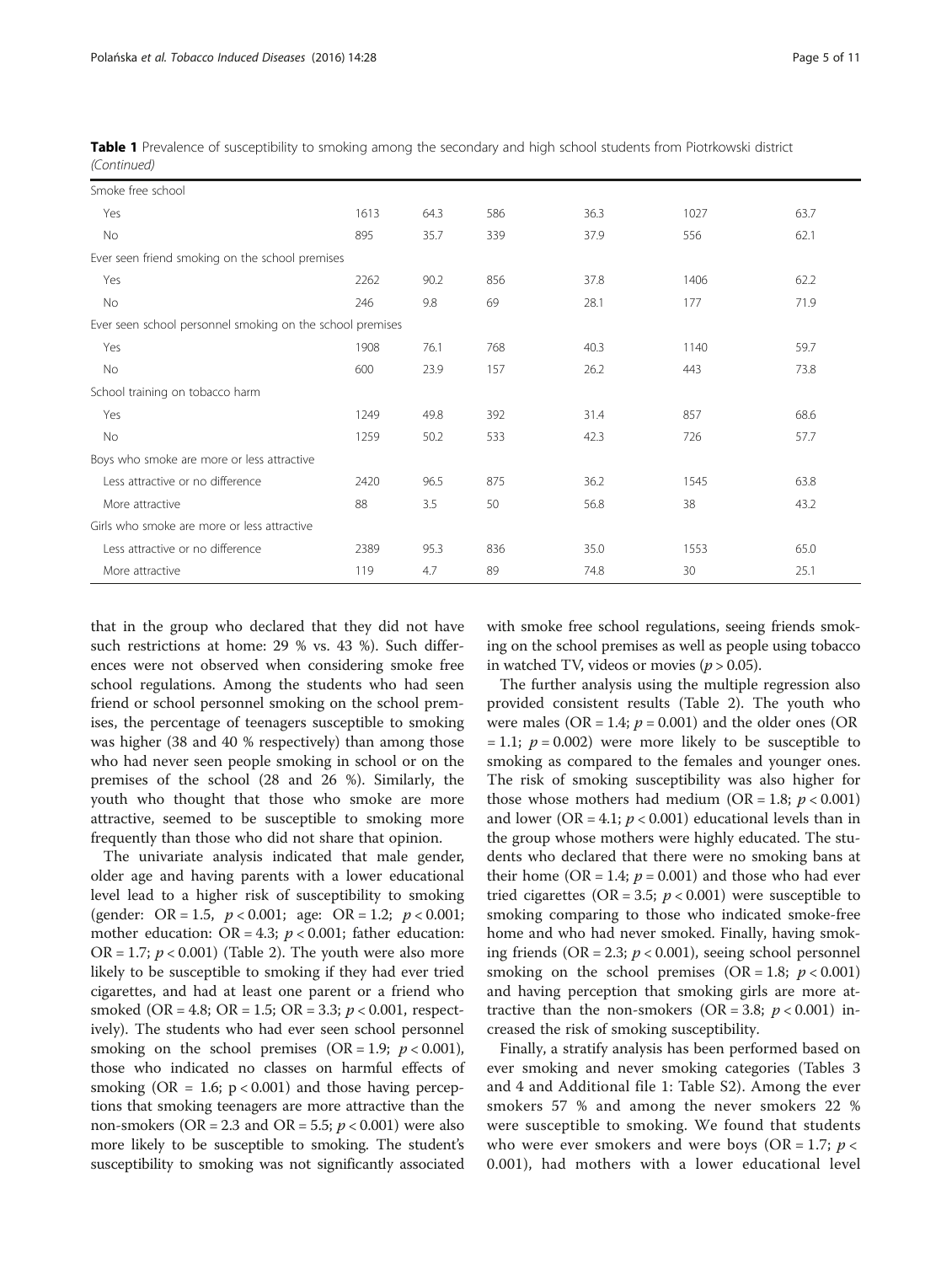| Characteristic                                                  | Crude |               |            | Adjusted  |               |            |  |
|-----------------------------------------------------------------|-------|---------------|------------|-----------|---------------|------------|--|
|                                                                 | OR    | 95 % CI       | $p$ -value | <b>OR</b> | 95 % CI       | $p$ -value |  |
| Gender                                                          |       |               |            |           |               |            |  |
| Male                                                            | 1.46  | $1.24 - 1.72$ | 0.0001     | 1.39      | $1.15 - 1.67$ | 0.001      |  |
| Female                                                          | 1.00  | Ref.          |            | 1.00      | Ref.          |            |  |
| Age in years (continuous variable)                              | 1.23  | $1.07 - 1.18$ | 0.0001     | 1.09      | $1.03 - 1.15$ | 0.002      |  |
| Father's education                                              |       |               |            |           |               |            |  |
| Low                                                             | 1.71  | $1.36 - 2.16$ | 0.0001     |           |               |            |  |
| Medium                                                          | 1.10  | $0.84 - 1.44$ | 0.5        |           |               |            |  |
| High                                                            | 1.00  | Ref.          |            |           |               |            |  |
| Mother's education                                              |       |               |            |           |               |            |  |
| Low                                                             | 4.26  | $3.40 - 5.32$ | 0.0001     | 4.10      | $3.20 - 5.25$ | 0.0001     |  |
| Medium                                                          | 2.66  | $2.08 - 3.10$ | 0.0001     | 1.84      | $1.41 - 2.41$ | 0.0001     |  |
| High                                                            | 1.00  | Ref.          |            | 1.00      | Ref.          |            |  |
| Smoking experience                                              |       |               |            |           |               |            |  |
| Ever smoker                                                     | 4.76  | $4.00 - 5.67$ | 0.0001     | 3.51      | 2.89-4.26     | 0.0001     |  |
| Never smoker                                                    | 1.00  | Ref.          |            | 1.00      | Ref.          |            |  |
| Parental smoking                                                |       |               |            |           |               |            |  |
| None                                                            | 1.00  | Ref.          |            |           |               |            |  |
| One or both parents                                             | 1.51  | $1.28 - 1.78$ | 0.0001     |           |               |            |  |
| Friends' smoking status                                         |       |               |            |           |               |            |  |
| Don't have friends who smoke                                    | 1.00  | Ref.          |            | 1.00      | Ref.          |            |  |
| Have friends who smoke                                          | 3.27  | $2.61 - 4.10$ | 0.0001     | 2.30      | $1.78 - 2.96$ | 0.0001     |  |
| Seen people using tobacco when<br>watched TV, videos, or movies |       |               |            |           |               |            |  |
| Yes                                                             | 1.02  | $0.80 - 1.30$ | 0.8        |           |               |            |  |
| No                                                              | 1.00  | Ref.          |            |           |               |            |  |
| Smoking ban at home                                             |       |               |            |           |               |            |  |
| Yes                                                             | 1.00  | Ref.          |            | 1.00      | Ref.          |            |  |
| No                                                              | 1.88  | $1.59 - 2.23$ | 0.0001     | 1.38      | $1.14 - 1.67$ | 0.001      |  |
| Smoke free school                                               |       |               |            |           |               |            |  |
| Yes                                                             | 1.00  | Ref.          |            |           |               |            |  |
| No                                                              | 1.07  | $0.90 - 1.27$ | 0.4        |           |               |            |  |
| Ever seen friend smoking on<br>the school premises              |       |               |            |           |               |            |  |
| Yes                                                             | 1.13  | $0.96 - 1.34$ | 0.1        |           |               |            |  |
| No                                                              | 1.00  | Ref.          |            |           |               |            |  |
| Ever seen school personnel smoking<br>on the school premises    |       |               |            |           |               |            |  |
| Yes                                                             | 1.90  | $1.55 - 2.33$ | 0.0001     | 1.81      | $1.42 - 2.31$ | 0.0001     |  |
| No                                                              | 1.00  | Ref.          |            | 1.00      | Ref.          |            |  |
| School training on tobacco harm                                 |       |               |            |           |               |            |  |
| Yes                                                             | 1.00  | Ref.          |            |           |               |            |  |
| No                                                              | 1.61  | $1.36 - 1.89$ | 0.0001     |           |               |            |  |

<span id="page-5-0"></span>Table 2 Factors associated with susceptibility to smoking among the secondary and high school students from Piotrkowski district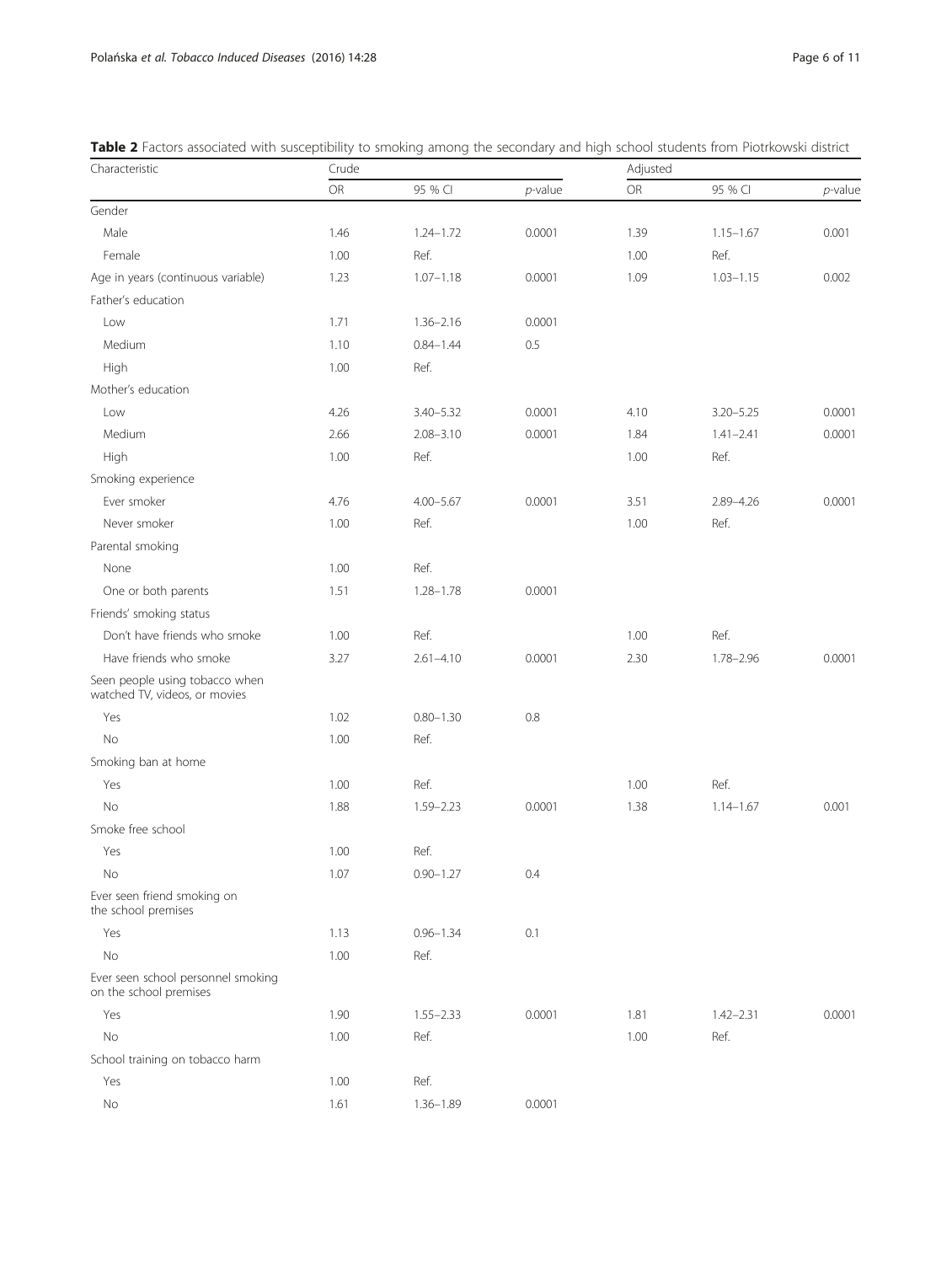| Boys who smoke are more or less attractive  |      |               |        |      |               |        |
|---------------------------------------------|------|---------------|--------|------|---------------|--------|
| Less attractive or no difference            | 1.00 | Ref.          |        |      |               |        |
| More attractive                             | 2.32 | $1.51 - 3.57$ | 0.0001 |      |               |        |
| Girls who smoke are more or less attractive |      |               |        |      |               |        |
| Less attractive or no difference            | 1.00 | Ref.          |        | 1.00 | Ref.          |        |
| More attractive                             | 5.51 | $3.61 - 8.41$ | 0.0001 | 3.83 | $2.40 - 6.13$ | 0.0001 |

Table 2 Factors associated with susceptibility to smoking among the secondary and high school students from Piotrkowski district (Continued)

(OR = 6.0;  $p < 0.001$ ), had smoking parents (OR = 1.5;  $p < 0.001$ ) and friends who smoked (OR = 2.9;  $p <$ 0.001) and these who shared the opinion that girls who smoke were more attractive  $(OR = 7.2; p < 0.001)$ were more likely to be susceptible to smoking experimentation. Never smokers whose mothers had a lower educational level (OR = 2.8;  $p < 0.001$ ), had smoking friends (OR = 2.5;  $p < 0.001$ ), declared no smoking ban at home  $(OR = 1.5; p = 0.002)$  as well as no school training on tobacco harm (OR = 1.3;  $p = 0.04$ ) and who shared the opinion that boys who smoke were more attractive (OR = 2.5;  $p < 0.001$ ), were more likely to be susceptible to smoking initiation.

# **Discussion**

Susceptibility to cigarette smoking is prevalent among secondary and high school students in Poland. Identification of factors that predict the probability of smoking in the future is an important public health challenge. The current study contributes to the growing body of literature about the role of various factors that influence susceptibility to smoking among young people from a socially disadvantaged rural area. In particular, males, those who were older, who had ever tried cigarettes and whose mothers had a lower educational level were more prone to future smoking. In addition, living in households with no smoking ban, having smoking friends, seeing school personnel who smoke and perceiving smoking girls as more attractive were the important correlates of smoking susceptibility. The separate analysis among the never smokers indicated that no school training on tobacco harm is an additional significant factor for susceptibility to smoking initiation.

The prevalence of susceptibility to smoking observed in our assessment (22 % among the never smokers and 57 % among the ever smokers) is higher than the one noted in the studies conducted in China (6–7 %), Thailand (9 %), Taiwan (11 %), Pakistan (12 %), Malaysia (16 %), and it is closer to the results obtained in the USA (21 %) and Canada (about 30 %) [[10](#page-10-0)–[12](#page-10-0), [18](#page-10-0)–[20](#page-10-0)]. Cross-sectional data for 168 countries obtained from GYTS have indicated that approximately 1 in 8 neversmoking youth worldwide was found to be susceptible to smoking with wide differences between the WHO regions (with the highest proportion of the youth susceptible to smoking observed in Europe and the Americas) [[13](#page-10-0)]. An additional analysis of GYTS data from 25 European countries has confirmed high susceptibility to smoking among the youth (including almost every fourth person susceptible to smoking in Poland, which is in agreement with the results obtained in our study) [\[21\]](#page-10-0). The differences between the studies concerning the proportion of those susceptible to smoking can result from many reasons, including: social and cultural norms, tobacco industry influences and legislation as well as prevention activities. In addition, the age of population included, definition of non-smoking (never/ever smokers) and the region in which the study was conducted (urban/ruler) can be responsible for inconsistencies between the studies.

Despite the well-documented adverse health effects of tobacco use, about 23 % of young males and 12 % of young females (aged 15–19) in Poland are current smokers (including 16 % of daily smoking males and 8 % of daily smoking females) [\[22](#page-10-0)]. In this age group, among non-daily and non-occasional smokers, about 30 % smoked at least once in their lifetime. In addition, as it was mentioned previously, more than 20 % of teenagers reported their first cigarette at the age of 13 or younger [[4\]](#page-9-0). These results, together with our assessments, confirm the need for an intervention either to prevent target groups of non–smokers from becoming susceptible to smoking or to prevent susceptible adolescents from progressing to regular smokers, which, in the end, can lead to a reduction of smoking prevalence. In that perspective, the current study indicating the group at risk could be crucial for developing and implementing effective tobacco control strategies.

Our results showed that gender (males) and older age were positively associated with susceptibility to smoking, which is mostly observed among ever smokers. Existing research has reported less consistent associations between susceptibility to smoking and gender. In some studies, similarly to our results, males have been more susceptible to smoking [\[11](#page-10-0), [12](#page-10-0), [23, 24\]](#page-10-0), whereas in other studies, opposite outcomes have been observed [[10](#page-10-0), [18](#page-10-0), [25](#page-10-0)–[27](#page-10-0)]. This phenomenon may be due to socio-cultural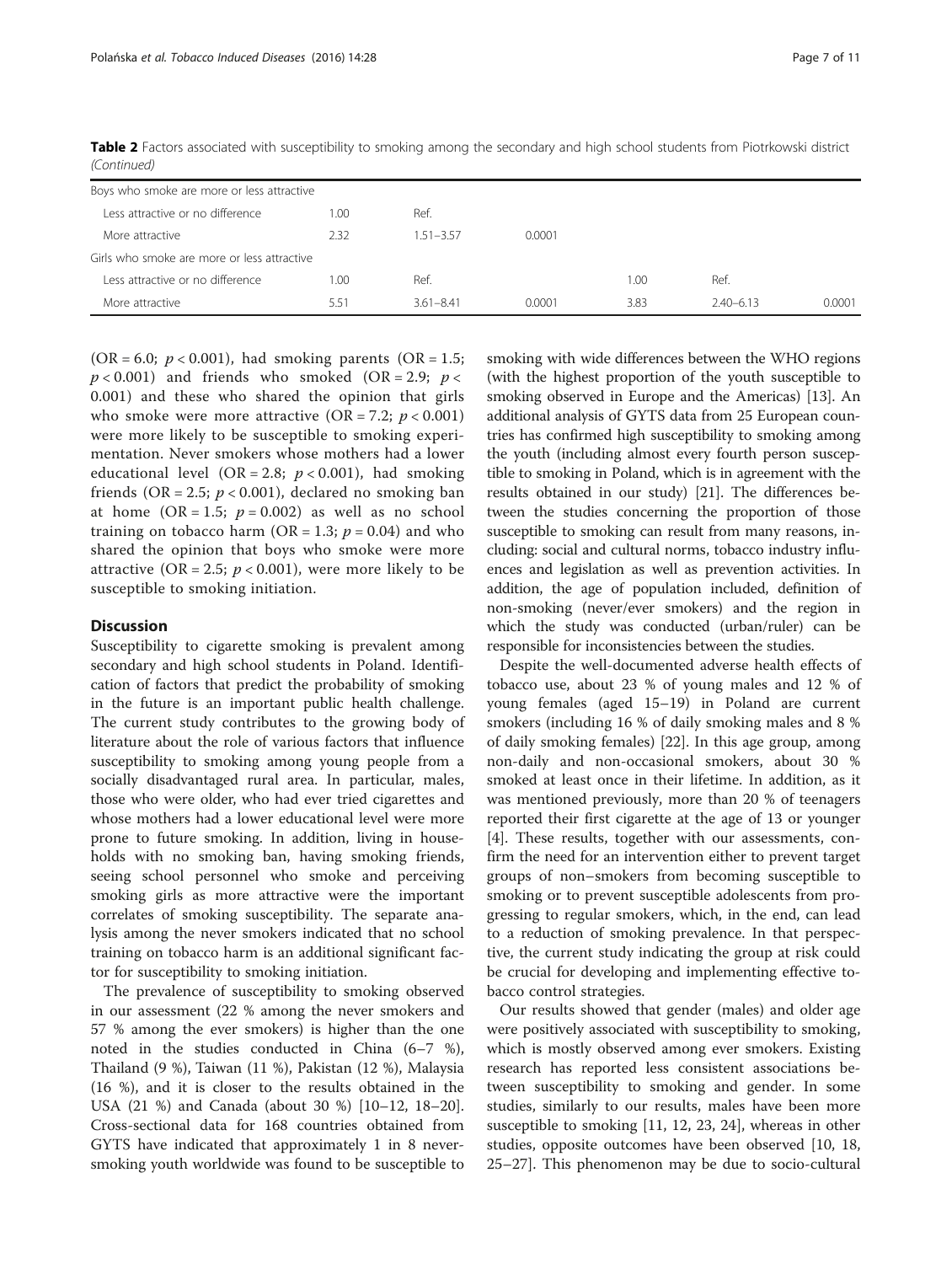<span id="page-7-0"></span>

| Table 3 Factors associated with susceptibility to smoking |
|-----------------------------------------------------------|
| among the secondary and high school students from         |
| Piotrkowski district - analysis for the never smokers     |

| Characteristic                                                      | Crude     |                       |         | Adjusted  |                       |         |  |
|---------------------------------------------------------------------|-----------|-----------------------|---------|-----------|-----------------------|---------|--|
|                                                                     | <b>OR</b> | 95 % CI               | P-value | <b>OR</b> | 95 % CI               | P-value |  |
| Gender                                                              |           |                       |         |           |                       |         |  |
| Male                                                                | 1.28      | $0.99 - 1.64$ 0.06    |         |           |                       |         |  |
| Female                                                              | 1.00      | Ref.                  |         |           |                       |         |  |
| Age in years<br>(continuous variable)                               | 1.09      | $1.01 - 1.18$ 0.03    |         |           |                       |         |  |
| Father's education                                                  |           |                       |         |           |                       |         |  |
| Low                                                                 | 1.88      | $1.29 - 2.73$         | 0.001   |           |                       |         |  |
| Medium                                                              | 1.55      | 1.03-2.33 0.04        |         |           |                       |         |  |
| High                                                                | 1.00      | Ref.                  |         |           |                       |         |  |
| Mother's education                                                  |           |                       |         |           |                       |         |  |
| Low                                                                 | 2.93      | $2.13 - 4.03$         | < 0.001 | 2.79      | 1.99–3.90             | < 0.001 |  |
| Medium                                                              | 1.93      | $1.31 - 2.82 < 0.001$ |         | 1.67      | $1.12 - 2.48$         | 0.01    |  |
| High                                                                | 1.00      | Ref.                  |         | 1.00      | Ref.                  |         |  |
| Parental smoking                                                    |           |                       |         |           |                       |         |  |
| None                                                                | 1.00      | Ref.                  |         |           |                       |         |  |
| One or both<br>parents                                              | 1.47      | 1.14-1.89 0.003       |         |           |                       |         |  |
| Friends' smoking status                                             |           |                       |         |           |                       |         |  |
| Don't have friends<br>who smoke                                     | 1.00 Ref. |                       |         | 1.00 Ref. |                       |         |  |
| Have friends who 2.92 2.10-4.03 <0.001<br>smoke                     |           |                       |         | 2.53      | $1.81 - 3.55 < 0.001$ |         |  |
| Seen any people using tobacco<br>when watched TV, videos, or movies |           |                       |         |           |                       |         |  |
| Yes                                                                 | 1.27      | 0.87-1.86 0.21        |         |           |                       |         |  |
| No                                                                  |           | 1.00 Ref.             |         |           |                       |         |  |
| Smoking ban at home                                                 |           |                       |         |           |                       |         |  |
| Yes                                                                 | 1.00      | Ref.                  |         |           | 1.00 Ref.             |         |  |
| Νo                                                                  | 2.00      | $1.54 - 2.60 < 0.001$ |         | 1.54      | 1.17-2.04 0.002       |         |  |
| Smoke free school                                                   |           |                       |         |           |                       |         |  |
| Yes                                                                 | 1.00      | Ref.                  |         |           |                       |         |  |
| No                                                                  | 1.16      | $0.88 - 1.52$ 0.29    |         |           |                       |         |  |
| Ever seen friend smoking<br>on the school premises                  |           |                       |         |           |                       |         |  |
| Yes                                                                 | 2.39      | 1.40-4.09 0.001       |         |           |                       |         |  |
| No                                                                  |           | 1.00 Ref.             |         |           |                       |         |  |
| Ever seen school personnel<br>smoking on the school premises        |           |                       |         |           |                       |         |  |
| Yes                                                                 | 2.05      | $1.51 - 2.77 < 0.001$ |         |           |                       |         |  |
| No                                                                  |           | 1.00 Ref.             |         |           |                       |         |  |
| School training on tobacco harm                                     |           |                       |         |           |                       |         |  |
| Yes                                                                 |           | 1.00 Ref.             |         |           | 1.00 Ref.             |         |  |
| No                                                                  | 1.47      | 1.14-1.90 0.003       |         | 1.34      | $1.02 - 1.77$ 0.04    |         |  |
|                                                                     |           |                       |         |           |                       |         |  |

Table 3 Factors associated with susceptibility to smoking among the secondary and high school students from Piotrkowski district - analysis for the never smokers (Continued)

| Boys who smoke are more or less attractive     |  |                                                               |  |         |  |  |  |  |
|------------------------------------------------|--|---------------------------------------------------------------|--|---------|--|--|--|--|
| Less attractive or 1.00 Ref.<br>no difference  |  |                                                               |  | 100 Ref |  |  |  |  |
| More attractive                                |  | $4.00$ $2.10 - 7.59$ $< 0.001$ $2.52$ $1.82 - 3.48$ $< 0.001$ |  |         |  |  |  |  |
| Girls who smoke are<br>more or less attractive |  |                                                               |  |         |  |  |  |  |
| Less attractive or 1.00 Ref.<br>no difference  |  |                                                               |  |         |  |  |  |  |
| More attractive                                |  | 145 056-378 044                                               |  |         |  |  |  |  |

differences between the countries and it can also indicate to what extent young people are influenced and susceptible to tobacco marketing [[11](#page-10-0)]. Most of the existing research indicates that older age is the risk factor for smoking susceptibility, experimentation with smoking and smoking habit [[16, 28](#page-10-0)–[31\]](#page-10-0), and our results are in line with those observations.

In general, there is a strong association between parents' and friends' smoking status and smoking initiation among adolescents [[10](#page-10-0)–[12](#page-10-0), [32](#page-10-0), [33\]](#page-10-0). We found friends' smoking status to be a stronger predictor of susceptibility to smoking among the never smokers than the parental smoking status. It is proven that people tend to choose their friends based on shared characteristics, including tobacco smoking [\[34](#page-10-0)]. However, having close friends who smoke does not need to mean that they cause the person to smoke. On the other hand, strong commitment not to smoke if offered a cigarette by a friend is crucial as a protective factor for not starting smoking [[16](#page-10-0)]. In our assessment perceiving smoking boys as more attractive ones than those non-smoking constitutes an important correlate of susceptibility to smoking initiation (in the analysis among the never smokers). What is interesting, among the youth who have already experimented with smoking the opinion that smoking girls are more attractive than the nonsmoking ones is significantly related to smoking susceptibility. This suggests that peer context in which the youth find themselves plays an important role in smoking susceptibility and warrants further attention in antismoking activities dedicated to young people. Prevention should mostly focus on creating non-smoking fashion and enforcing existing legislation. Our results in this context are consistent with Hock et al. (2013), Leatherdale et al. (2015) and Chen et al. (2013) whose studies report that school environment can cause a school to be a significant risk place for smoking initiation [\[11](#page-10-0), [35](#page-10-0), [36\]](#page-10-0). It also needs to be pointed out that in our assessment the never smokers who indicated no school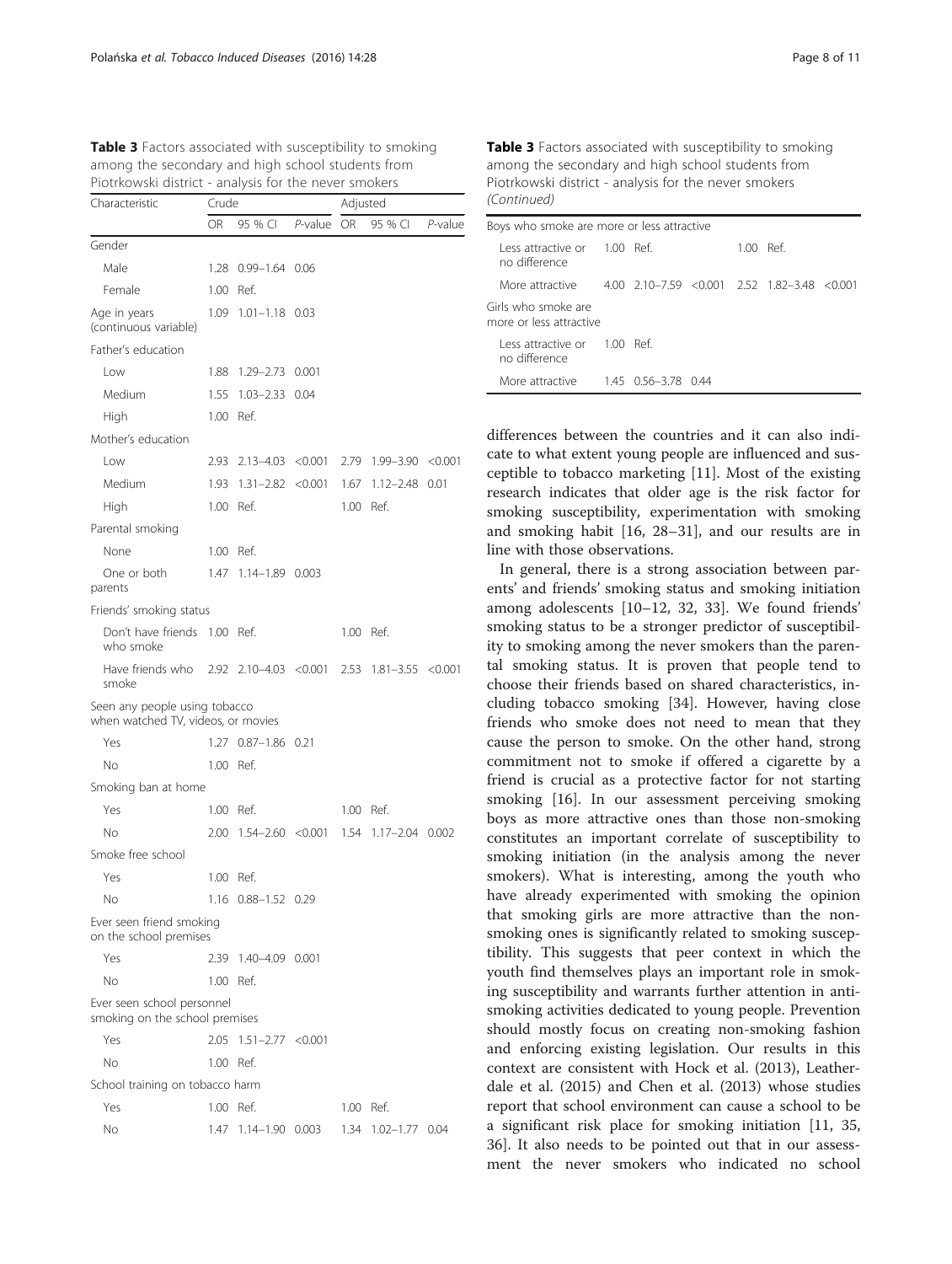| Characteristic                                                      | Crude             |                             |         | Adjusted  |                       |         |  |
|---------------------------------------------------------------------|-------------------|-----------------------------|---------|-----------|-----------------------|---------|--|
|                                                                     | OR                | 95 % CI                     | P-value | <b>OR</b> | 95 % CI               | P-value |  |
| Gender                                                              |                   |                             |         |           |                       |         |  |
| Male                                                                | 1.49              | 1.17-1.90 0.001             |         | 1.73      | $1.32 - 2.29 < 0.001$ |         |  |
| Female                                                              | 1.00              | Ref.                        |         | 1.00      | Ref.                  |         |  |
| Age in years<br>(continuous variable)                               | 1.05              | $0.98 - 1.12$ 0.18          |         |           |                       |         |  |
| Father's education                                                  |                   |                             |         |           |                       |         |  |
| Low                                                                 | 1.16              | $0.82 - 1.65$               | 0.40    |           |                       |         |  |
| Medium                                                              | 0.96              | $0.62 - 1.47$               | 0.84    |           |                       |         |  |
| High                                                                | 1.00              | Ref.                        |         |           |                       |         |  |
| Mother's education                                                  |                   |                             |         |           |                       |         |  |
| Low                                                                 | 6.03              | $4.25 - 8.54$               | < 0.001 | 5.95      | 4.11–8.61             | < 0.001 |  |
| Medium                                                              | 2.22              | $1.57 - 3.15 < 0.001$       |         | 2.15      | 1.49–3.09             | < 0.001 |  |
| High                                                                | 1.00              | Ref.                        |         | 1.00.     | Ref.                  |         |  |
| Parental smoking                                                    |                   |                             |         |           |                       |         |  |
| None                                                                | 1.00              | Ref.                        |         | 1.00      | Ref.                  |         |  |
| One or both<br>parents                                              | 1.55              | $1.22 - 1.98 < 0.001$       |         | 1.47      | $1.11 - 1.95 < 0.001$ |         |  |
| Friends' smoking status                                             |                   |                             |         |           |                       |         |  |
| Don't have friends<br>who smoke                                     | 1.00 <sub>1</sub> | Ref.                        |         | 1.00      | Ref.                  |         |  |
| Have friends who<br>smoke                                           |                   | 2.00 1.40-2.84 < 0.001      |         | 2.85      | $1.90 - 4.27 < 0.001$ |         |  |
| Seen any people using tobacco<br>when watched TV, videos, or movies |                   |                             |         |           |                       |         |  |
| Yes                                                                 | 1.11              | $0.94 - 1.52$ 0.18          |         |           |                       |         |  |
| No                                                                  | 1.00              | Ref.                        |         |           |                       |         |  |
| Smoking ban at home                                                 |                   |                             |         |           |                       |         |  |
| Yes                                                                 | 1.00              | Ref.                        |         |           |                       |         |  |
| No                                                                  | 1.41              | 1.10-1.81 0.007             |         |           |                       |         |  |
| Smoke free school                                                   |                   |                             |         |           |                       |         |  |
| Yes                                                                 | 1.00              | Ref.                        |         |           |                       |         |  |
| <b>No</b>                                                           |                   | 1.14 0.83-1.79 0.33         |         |           |                       |         |  |
| Ever seen friend smoking on the school premises                     |                   |                             |         |           |                       |         |  |
| Yes                                                                 |                   | 1.22 0.81-1.64 0.35         |         |           |                       |         |  |
| No                                                                  | 1.00.             | Ref.                        |         |           |                       |         |  |
| Ever seen school personnel<br>smoking on the school premises        |                   |                             |         |           |                       |         |  |
| Yes                                                                 |                   | 1.09 0.87-1.24 0.22         |         |           |                       |         |  |
| No                                                                  | 1.00              | Ref.                        |         |           |                       |         |  |
| School training on tobacco harm                                     |                   |                             |         |           |                       |         |  |
| Yes                                                                 |                   | 1.00 Ref.                   |         |           |                       |         |  |
| No                                                                  |                   | $0.95$ $0.74 - 1.22$ $0.71$ |         |           |                       |         |  |

<span id="page-8-0"></span>Table 4 Factors associated with susceptibility to smoking among the secondary and high school students from Piotrkowski district - analysis for the ever smokers

Table 4 Factors associated with susceptibility to smoking among the secondary and high school students from Piotrkowski district - analysis for the ever smokers (Continued)

| Boys who smoke are more or less attractive    |  |  |  |          |                                         |  |  |  |  |
|-----------------------------------------------|--|--|--|----------|-----------------------------------------|--|--|--|--|
| Less attractive or 1.00 Ref.<br>no difference |  |  |  |          |                                         |  |  |  |  |
| More attractive 1.21 0.67-2.17 0.53           |  |  |  |          |                                         |  |  |  |  |
| Girls who smoke are more or less attractive   |  |  |  |          |                                         |  |  |  |  |
| Less attractive or 100 Ref<br>no difference   |  |  |  | 1.00 Ref |                                         |  |  |  |  |
| More attractive                               |  |  |  |          | 469 267-825 < 0.001 717 281-952 < 0.001 |  |  |  |  |

training on tobacco harm and those with no home smoking restrictions were more likely to initiate smoking. This is in line with previous studies that have found tobacco control measures (including smoke-free home) and health education to be preventive of smoking susceptibility [[10](#page-10-0)–[12](#page-10-0)].

We found that the ever-smokers had more than three times higher risk of susceptibility to smoking as compared to those who had never smoked. These findings are consistent with other results and might be explained by the observation that previous habits were kept and would influence future behavior [\[10](#page-10-0), [11, 29\]](#page-10-0). It has been also proven by Buller et al. (2003) who have indicated that past smokers had more friends who smoked, had a positive disposition towards smoking as well as were less concerned about the negative physical and social consequences and these would contribute to their being susceptible to smoking [\[37](#page-10-0)].

#### Study limitations and strengths

This study is the most recent report on the association of various risk factors with susceptibility to smoking among Polish youth. The data used in the current analysis are based on a large number of respondents from the entire area of Piotrkowski district, assuring generalizability of the results for rural areas; however, its applicability to urban areas may be limited. The study protocol and questionnaire are based on valid tools and GYTS standards developed by experts in the field, which enables comparison between countries and trends assessments [\[1](#page-9-0)]. The study has some limitations that need to be pointed. Firstly, all estimates in our assessment were based on self-reports, which might be affected by reporting bias. Secondly, due to the cross-sectional nature of the study, claims of causation cannot be made about the observed relationships between susceptibility to smoking and the studied variables. Moreover, due to a cross-sectional scheme with no repeated observations, it is not possible to capture changes in the intensity of influence of selected factors on smoking susceptibility and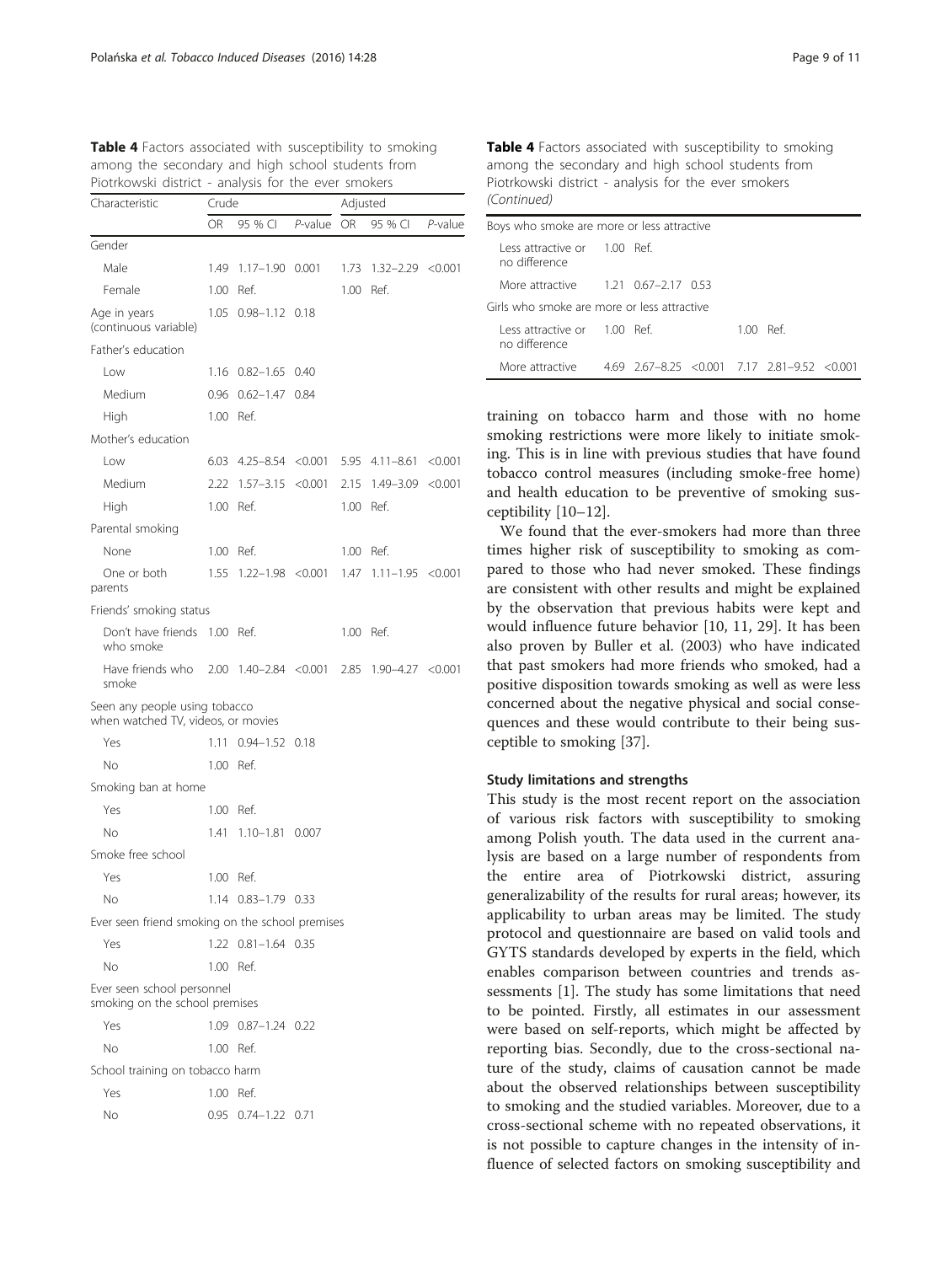<span id="page-9-0"></span>status among the teenagers over time. However, from a public health perspective, our data may be a sufficient reason to take preventive actions at local and national levels. Finally, our analysis did not control for other substances use such as alcohol or illicit drugs, which are also indicated to be associated with smoking. Despite the mentioned limitations, the current study provides a valuable insight into the prevalence and factors associated with susceptibility to smoking in Poland. Taking into account that Poland is one of the European countries with the highest smoking prevalence, the study findings are crucial for prevention strategies to be taken among the youth. The study is also in line with the Programme of Reduction of Health Consequences of Tobacco Smoking in Poland for the years 2014–2018, one of the aims of which is to increase the percentage of the youth who have never tried smoking.

## Conclusion

The study indicated a high percentage of young people who are susceptible to smoking. Polish teenagers who are males, attend high school, those whose mothers have a lower educational level and those with no smoking ban at home are more likely to be susceptible to smoking. The higher risk of smoking susceptibility was also observed for those who had ever tried cigarettes, seen school personnel smoking on the school premises, had smoking friends and indicated that smoking girls were more attractive than the non-smoking ones. The separate analysis among the never smokers indicated that no school training on tobacco harm is the additional significant factor for susceptibility to smoking initiation.

Preventive efforts in order to make the programs gender and culture sensitive need to focus on various social and behavioral aspects. Schools are the major public institutions in Piotrkowski district. What schools and school staff define as important to the health and wellbeing of the students reflects out into the communities they serve. Schools that actively promote tobacco-free living make a strong statement that tobacco use is not acceptable. Importance of health education in schools, as an intervention against tobacco smoking, has been found to be an important preventive factor for tobacco initiation, experimentation and smoking. School-based interventions need to be improved further to avail their maximum benefit as a preventive factor. Apart from school-based tobacco programs, there is also a need for combined efforts at all levels. In addition to the enforcement of the existing legislation, prevention should also focus on increasing awareness of law and health consequences of smoking (pointing these which are related to youth population), decreasing social acceptance for smoking and creating a non-smoking fashion. The youth's attitudes towards smoking and their decisions to stay smoke-free are shaped by many factors in their environment [[13](#page-10-0), [38\]](#page-10-0). A comprehensive approach, based on building and supporting protective factors in the youth will reduce susceptibility to smoking as well as other related unhealthy behaviors.

# Additional files

[Additional file 1: Table S1.](dx.doi.org/10.1186/s12971-016-0092-9) Baseline characteristics of the sample. Table S2. Prevalence of susceptibility to smoking among the secondary and high school students from Piotrkowski district. (DOCX 23 kb) [Additional file 2:](dx.doi.org/10.1186/s12971-016-0092-9) Data set. (XLSX 1501 kb)

#### Funding

The study has been funded by the Regional Government of Piotrkowski District [grant number: AZ-I.033.2.2014], a written permission has been provided for the use of the data. The funding body had no role in the design of the study and collection, analysis, and interpretation of the data and in writing the manuscript.

#### Availability of data and materials

The dataset supporting the conclusions of this article is included within the article (and its additional file) (Additional file 2).

#### Authors' contributions

KP participated in the interpretation of the results and the manuscript preparation. WP coordinated the field data collection, undertook the literature search, co-drafted the manuscript. LBR discussed the draft. DK conceived the original idea for the analysis, co-drafted the paper and intellectually contributed to the development of the final manuscript. All the authors have made significant contributions to the conception of the analyses, interpretation of the data, and drafting of the manuscript. All the authors read and approved the final paper.

#### Competing interests

The authors declare that they have no competing interests.

#### Ethics approval and consent to participate

The study obtained a positive opinion of the Bioethics Committee of the Medical University in Lodz number RNN/730/14/KB.

#### Author details

<sup>1</sup>Department of Tobacco Control, Preventive Medicine Department, Medical University of Lodz, Zeligowskiego 7/8 Street, 90-752 Lodz, Poland. <sup>2</sup>Department of Nutrition in Digestive Tract Diseases, Medical University of Lodz, Lodz, Poland.

#### Received: 8 April 2016 Accepted: 5 August 2016 Published online: 15 August 2016

#### References

- 1. Global Youth Tobacco Survey Collaborative Group: Preventing tobacco use among youth and young adults: a report of the surgeon general. [cited 2016 April 8]; Available from: [http://www.cdc.gov/tobacco/data\\_statistics/sgr/2012.](http://www.cdc.gov/tobacco/data_statistics/sgr/2012) Accessed 8 April 2016.
- 2. Pierce JP, Gilpin EA. How long will today's new adolescent smokers be addicted to cigarettes? Am J Public Health. 1996;86:253–6.
- 3. Kandel DB. The parental and peer contexts of adolescent deviance. An algebra of interpersonal influences. J Drug Issues. 1996;26:289–315.
- 4. HBSC Growing up unequal: gender and socioeconomic differences in young people's health and well-being Healthy Behavior in school-aged children (HBSC) study: International report from the 2013/2014 survey. [cited 2016 April 8]; Available from: [http://www.euro.who.int/\\_\\_data/assets/pdf\\_file/0003/303438/](http://www.euro.who.int/__data/assets/pdf_file/0003/303438/HSBC-No7-Growing-up-unequal-full-report.pdf?ua=1) [HSBC-No7-Growing-up-unequal-full-report.pdf?ua=1](http://www.euro.who.int/__data/assets/pdf_file/0003/303438/HSBC-No7-Growing-up-unequal-full-report.pdf?ua=1). Accessed 8 Apr 2016.
- 5. Social determinants of health and well-being among young people: Health Behaviour in School-Aged Children (HBSC) study : international report from the 2009/2010 survey. [cited 2016 July 10]; Available from: [http://www.euro.](http://www.euro.who.int/__data/assets/pdf_file/0003/163857/Social-determinants-of-health-and-well-being-among-young-people.pdf?ua=1) [who.int/\\_\\_data/assets/pdf\\_file/0003/163857/Social-determinants-of-health](http://www.euro.who.int/__data/assets/pdf_file/0003/163857/Social-determinants-of-health-and-well-being-among-young-people.pdf?ua=1)[and-well-being-among-young-people.pdf?ua=1](http://www.euro.who.int/__data/assets/pdf_file/0003/163857/Social-determinants-of-health-and-well-being-among-young-people.pdf?ua=1). Accessed 10 July 2016.